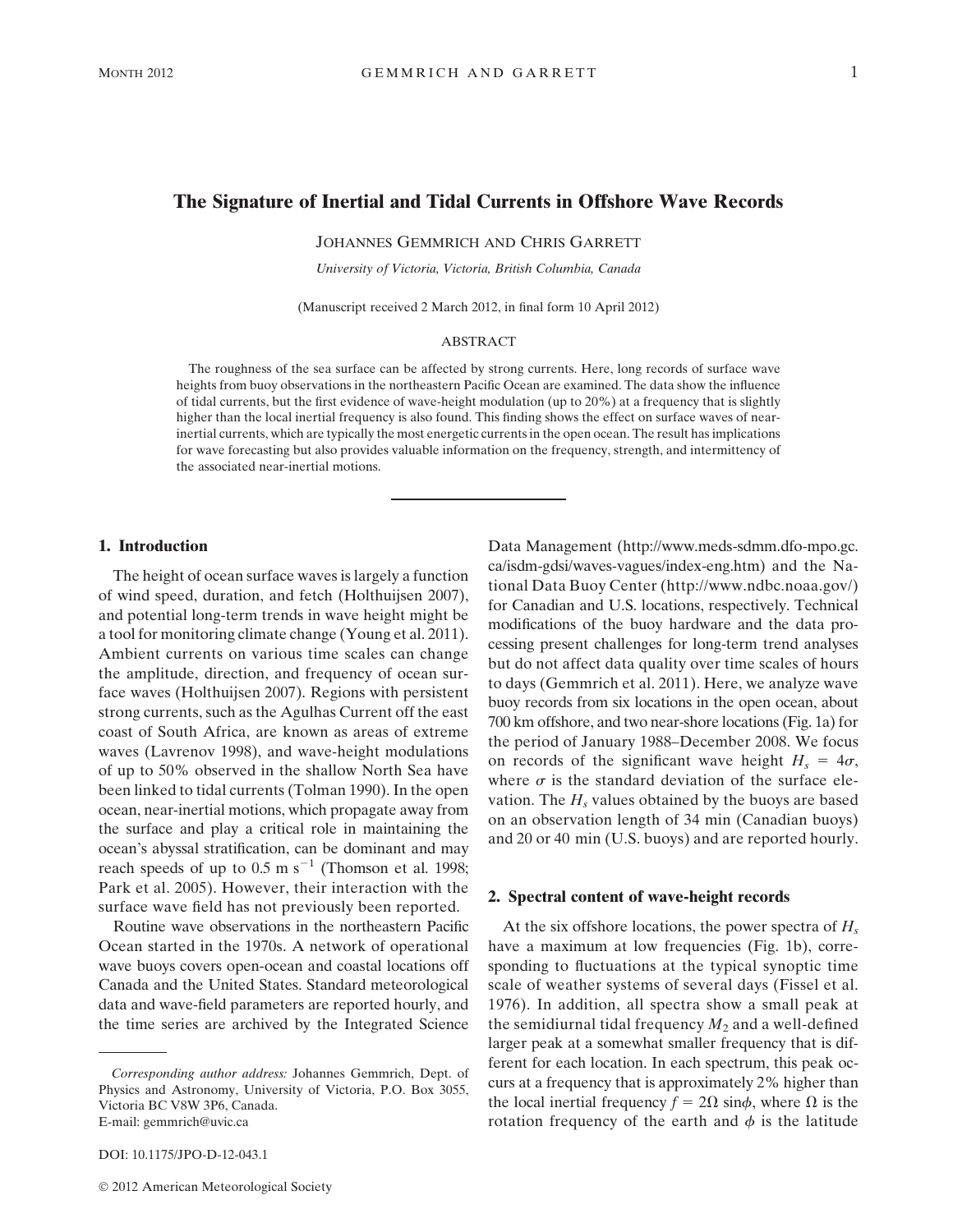

FIG. 1. Wave observations in the northeastern Pacific. (a) Position and name of stations. (b) Weighted power spectrum of significant wave heights, sampled at 1-h intervals. (c) Observed peak frequency in the inertial band  $\omega_{\text{peak}}$  vs local inertial frequency *f* for the same stations as in (b) and for C46206 (brown open triangle).

(Fig. 1c). These peaks track the latitudinal dependence of *f* remarkably well.

Because there are no corresponding peaks in spectra of wind speed, these results suggest the influence of near-inertial surface currents. Moreover, the frequency shift  $(+2\%)$  that we have found for the offshore wave records is consistent with that found for near-inertial currents observed at nearby station P (Alford et al.

2012). The currents are first generated by passing storm systems but are then subject to the Coriolis force and rotate in the anticyclonic direction at a rate corresponding to the local inertial frequency. Their frequency is shifted slightly higher because of the effect of a finite horizontal scale  $k^{-1}$ , where *k* is the horizontal wavenumber of the inertial wave. In regions with large-scale circulation, the frequency of near-inertial currents is also modified by the relative vorticity  $\zeta$  of the large-scale background currents (Kunze 1985; D'Asaro 1995). Hence, the near-inertial current frequency  $\omega$  is given by

$$
\omega = (f^2 + c_n^2 k^2)^{1/2} + \zeta/2, \tag{1}
$$

where  $c_n$  is the phase speed of the *n*th vertical mode. Near-inertial currents are typically dominated by the first mode, for which  $c_1 \approx 2.2 \text{ m s}^{-1}$  in the northeastern Pacific (Chelton et al. 1998). This implies that  $k^{-1} \approx$ 100 km if the frequency shift is 2% of  $f$  and  $\zeta$  is small. The horizontal scale will be less if there is a mix of modes.

The spectrum of the *H<sup>s</sup>* record from C46206, located in the open Pacific but just 25 km from shore, also shows a single sharp peak (Fig. 2a), although closer to the local inertial frequency  $(+0.8\%;$  Fig. 1c). This result is a little surprising because it implies a very large horizontal scale  $k^{-1}$  for the near-inertial motions despite the proximity of the coast. It is likely that the anticyclonic shear of the local mean northward current, with  $\zeta/2 \simeq -0.01f$ , shifts the effective inertial frequency lower. Local vorticity may also account for the small frequency shift at C46184.

The other coastal station, C46145, is located roughly 100 km from the open Pacific in Dixon Entrance, a strait that is oriented east–west. It is approximately 200 km long but only 40 km wide and thus is not favorable for the generation of strong near-inertial currents. The power spectrum of the  $H_s$  time series shows no signal at the local inertial frequency, but there is a significant peak at the *M*<sup>2</sup> tidal frequency (Fig. 2b) and a much smaller second peak at its first harmonic, presumably as a consequence of wave interaction with the nearly rectilinear semidiurnal tidal currents of up to  $0.6 \text{ m s}^{-1}$  (Foreman 2004). The wind speed spectra at C46145 and C46206 (Fig. 2d) have a peak at the diurnal frequency but not at the semidiurnal or inertial frequencies, indicating that the relevant process for the wave modulation is the interaction between waves and currents rather than local wind forcing.

Although wave-height modulations by these periodic currents are clearly evident in the  $H_s$  power spectra, their contribution to the overall variance of the wave height is small. For a typical offshore station, C46036,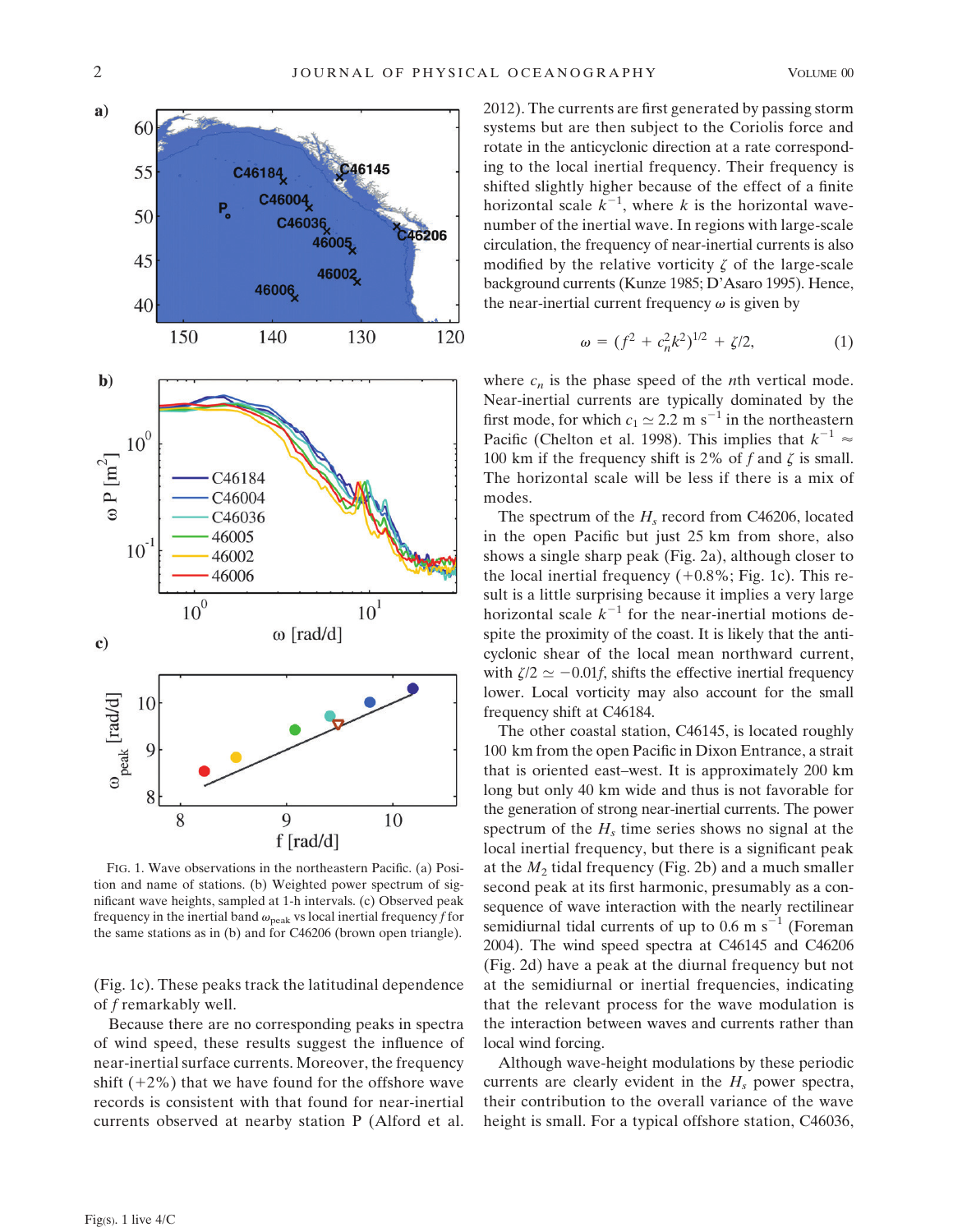

FIG. 2. Spectral content of wave-height and wind speed fluctuations at coastal stations. (a) Power spectrum of significant wave heights at location C46206 (La Perouse Bank, on the continental shelf facing the open ocean). (c) Corresponding spectrum of wind speed observations. (b),(d) As in (a),(c) but for location C46145 (Dixon Entrance, a tidal channel). The dashed lines depict the semidiurnal tidal frequency.

the extra variance in the near-inertial peak in the *H<sup>s</sup>* spectrum, above that in a smooth underlying spectrum, is 0.003 m<sup>2</sup>. The total  $H_s$  variance is made up of 1.7 m<sup>2</sup> from the integral of the underlying spectrum, corresponding to  $H_s$  fluctuations at all other frequencies, plus  $8.3 \text{ m}^2$ , which is the square of the mean significant wave height. Thus, the extra variance in the near-inertial peak in the *H<sup>s</sup>* spectrum is just 0.03% of the background variance of  $H_s$ , and the average root-mean-square (rms) modulation of the wave height by near-inertial currents is just 2%. For a sinusoidal signal, the peak of the wave modulation is  $2^{1/2}$  times the rms modulation, corresponding to a mean wave-height modulation of about 3%. This value is based on the average contribution of the inertial band throughout the entire record length. Because near-inertial currents occur only intermittently, the wave modulation by the currents is sometimes much larger than the average value.

To extract the time-varying signal within the inertial band, we used complex demodulation, centered at the local inertial frequency with a bandwidth of 2.1 rad day<sup>-1</sup>.



FIG. 3. Modulation of significant wave height within the internal wave band  $H_{IB}$  at station C46036, (a) normalized by its time-mean value  $\langle H_{\text{IB}} \rangle$  and (b) relative to the total significant wave height  $H_s$ .

Figure 3a shows that wave-height modulation in the inertial band  $H_{IB}$  is largest during winter months and can frequently reach values of 4–6 times the average value  $\langle H_{\text{IB}} \rangle$ . The average contribution of wave-height modulation energy within the inertial band  $\langle H_{\text{IB}}/H_{\text{s}} \rangle$ is about 4%, consistent with the estimate of 3% for  $\langle H_{\text{IB}} \rangle / \langle H_s \rangle$  obtained from the power spectrum. However, this fraction frequently reaches values of up to 5 times the average value (Fig. 3b).

The open-ocean spectra shown in Fig. 1b also show a small peak at the tidal *M*<sup>2</sup> frequency. In principle the tidal currents are sufficiently predictable that a comparison with wave modulation in the time domain should be possible, but in practice uncertainties in global tidal models in this offshore region make this comparison unreliable. Furthermore, for the open-ocean locations the  $H_s$  variance in the tidal band is much less than that in the inertial band. There is no peak in the spectrum at the shelf location C46206 (Fig. 2a) at either the diurnal or semidiurnal tidal frequencies, possibly because the waves are generally propagating orthogonal to the (tidal) currents. The extra variance in the inertial peak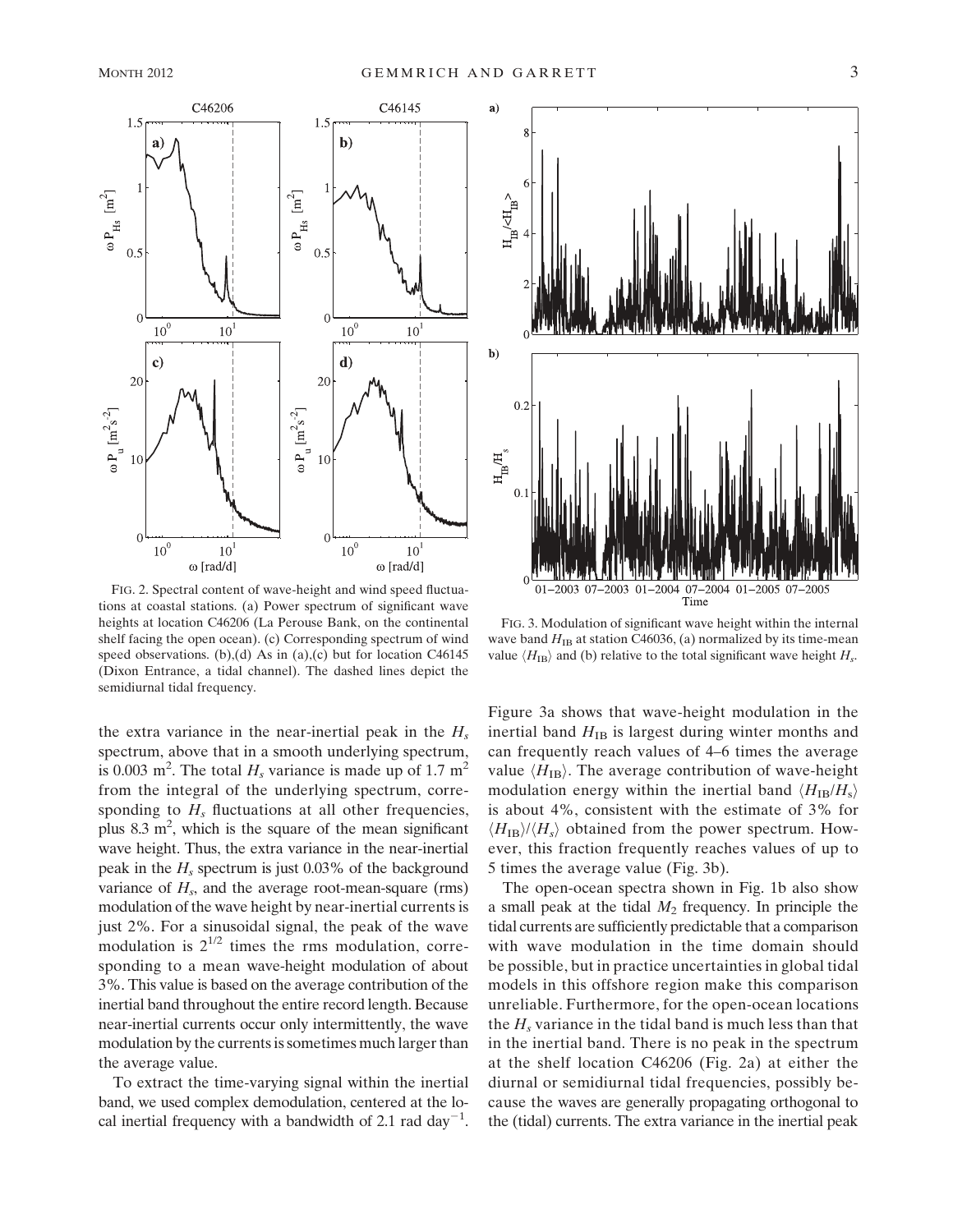

FIG. 4. Wave-height modulations by tidal currents at C46145 (central Dixon Entrance) during (a) low sea states and (b) higher sea states. Shown are fluctuations in significant wave height (red) and east–west component of the barotropic tidal current (blue). Wave-height data during periods of easterly winds are removed.

at C46206 is a fraction of 0.064% of the background  $(4.7 \text{ m}^2 \text{ from mean } H_s \text{ plus } 1.2 \text{ m}^2 \text{ from the variance}),$ implying an rms modulation of the *H<sup>s</sup>* of 3%. As for the offshore stations, a comparison in the time domain is not possible.

In the tidal channel (C46145), the extra variance in the semidiurnal peak in the wave spectrum, above that in a smooth underlying spectrum, is  $0.003$  m<sup>2</sup>. This is a fraction of 0.09% of the background made up of the square 2.6  $m<sup>2</sup>$  of the mean wave height plus the variance  $0.9 \text{ m}^2$  of the underlying spectrum, indicating a mean wave-height modulation of about 4%. However, individual  $H_s$  fluctuations can be more significant.

### 3. Comparison in the time domain

Barotropic tidal currents in Dixon Entrance are predicted reliably enough that a time-domain comparison with significant wave heights at C46145 is possible. The time series of hourly  $H_s$  values is dominated by the passage of consecutive weather systems, but often a semidiurnal oscillation can be seen even in the raw data. To

further highlight these oscillations, we extracted the waveheight signal in the tidal band  $H_{\text{TB}}$ , by filtering the  $H_s$ time series by complex demodulation, centered at the  $M_2$  semidiurnal frequency with a 2.1 rad day<sup>-1</sup> bandwidth. Figure 4 shows 19-day segments of modulations of significant wave height overlaid on the east–west component of the barotropic tidal currents *u*, normalized by the maximum barotropic tidal speed at this location  $u_{\text{max}} = 0.63 \text{ m s}^{-1}$ . Wave-height fluctuations are normalized by the low-pass signal, obtained with a 13-point boxcar filter (13-h cutoff). No information on the wave direction is available, but it is likely that the wave field at C46145 is dominated by waves entering from the open Pacific. Therefore, we exclude periods with easterly (i.e., offshore) wind components, which might represent cases of mixed wave directions, from the following analysis. Thus, for all wave-height data included in the analysis,  $u/u_{\text{max}}$  is an estimate of the current component in the direction of the wave propagation.

The first example is taken from a period with relatively low sea state with  $max(H_s) \approx 2$  m and predominantly westerly wind direction (Fig. 4a). During the second segment, with max( $H_s$ )  $\approx$  6 m, there are some more periods with waves that are potentially propagating westward, resulting in longer gaps in the wave-height fluctuation time series (Fig. 4b). However, in both examples wave-height modulations of 15%–20% exist, and in general stronger modulations are associated with stronger currents. Not every tidal cycle shows a modulation of the wave height. Therefore, when wave modulations occur, they are, on average, larger than the 3% average wave-height increase obtained from the increase in total variance (Fig. 2b).

Maybe even more remarkable than the magnitude of the wave modulation is the consistent phase relation, with increasing wave heights when wave propagation and currents are in the same direction and decreasing wave heights during the tidal phase of opposing currents. For each tidal cycle, we define wave-height modulations  $\Delta H$  as the peak and trough values of  $H_{\text{TB}}$  and compare these with the current velocity at the time of the  $\Delta H$  occurrences. Despite the wide scatter of individual data points, the average value of wave-height fluctuations for the entire data record with westerly wind directions clearly shows a positive correlation with the east–west component of the barotropic tidal current (Fig. 5), confirming the phase relation observed in the records from the shorter time series (Fig. 4).

#### 4. Discussion

There are no observations or detailed model results of currents at the offshore buoy locations, and therefore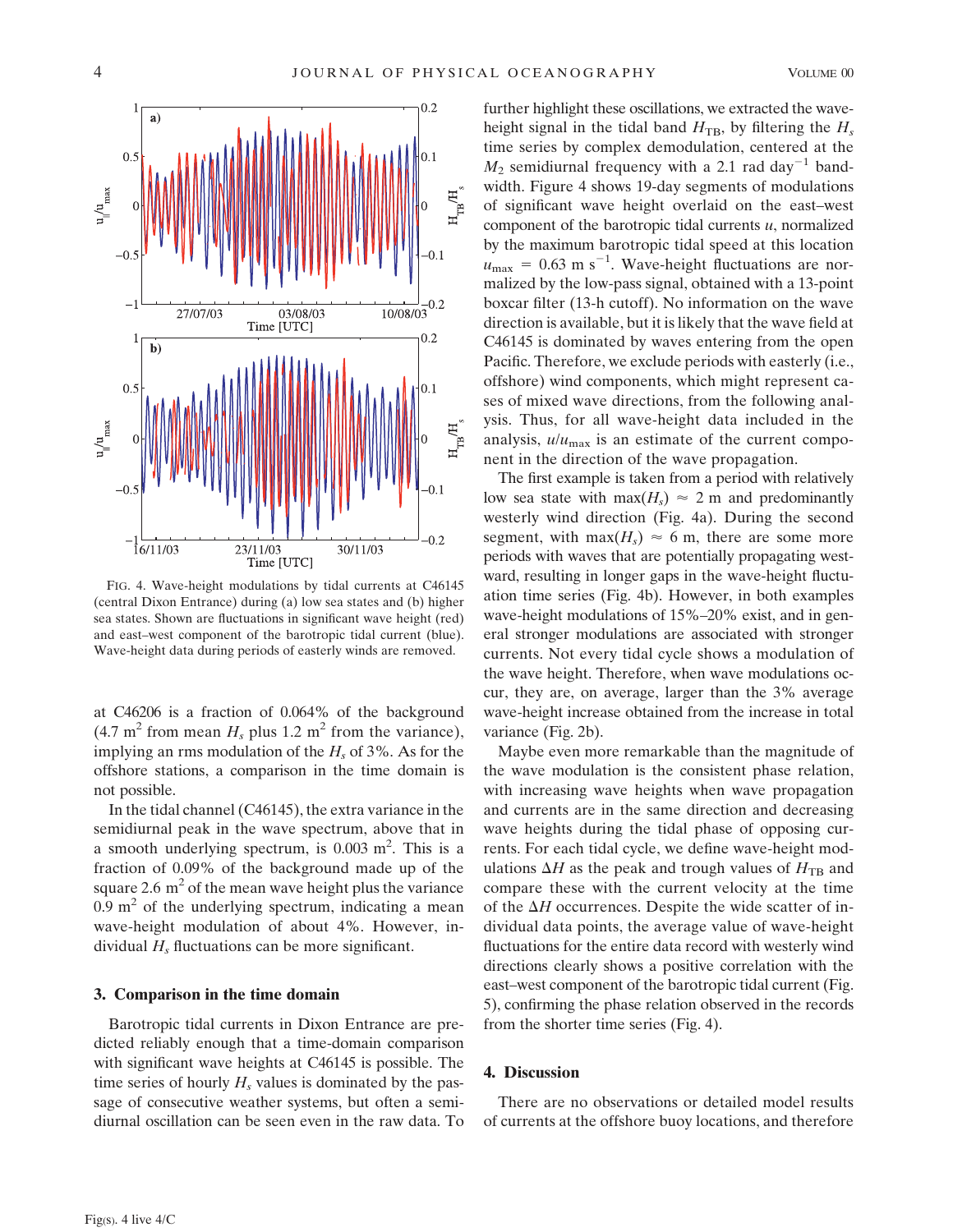a direct comparison of the *H<sup>s</sup>* modulation and the nearinertial current in the time domain is not possible. One possible mechanism for generating the observed waveheight modulations is that, for local wind-generated waves, it is the relative wind that matters (Fairall et al. 1996). This will be reduced if wind and current are in the same direction, leading to smaller waves, and vice versa. The significant wave height depends on many factors, but in wind-generated seas it generally scales with the wind speed *U* squared:  $H_s \propto U^2/g$ , with gravitational acceleration *g* (Holthuijsen 2007). Thus, a relative wind  $U \pm u$ , where  $u$  is the magnitude of the current speed, will be associated with wave-height fluctuations  $\Delta H_s/H_s =$  $\pm 2u/U$ . For typical conditions, with  $u = 0.2$  m s<sup>-1</sup> and  $U = 10 \text{ m s}^{-1}$ , this yields wave-height fluctuations of  $\pm$ 4%. However, the wave climate in the northeastern Pacific is largely dominated by mature seas, and less than 5% of the data correspond to actively wind-forced waves with  $U > c_p$ , where  $c_p$  is the dominant phase speed of the waves.

Another possibility, for both swell and locally generated waves, is interaction of the waves with the currents. The theoretical framework for wave–current interactions is based on the conservation of wave action  $A = E/\omega'$ , where  $E$  is the wave energy density and  $\omega'$  is the intrinsic wave frequency (Bretherton and Garrett 1968). Perhaps the most familiar wave–current interaction occurs for wave propagation from still water into an opposing current, as for waves propagating into an estuary, or waves propagating toward a tidal front (e.g., Baschek 2005). In that case, for weak currents the local wave energy density is increased by a factor of  $(1 + 6u/c_0)^{-1}$  if *u* is the speed of the opposing current and  $c_0$  is the wave phase speed in still water (Phillips 1977). For typical current speeds of 0.2 m s<sup>-1</sup> and  $c_0 = 10$  m s<sup>-1</sup>, this translates into wave-height modulations of  $\pm 6\%$ .

Of course, the current field is not simply one dimensional, but significant changes in wave height are also expected as a consequence of refraction in more complicated current patterns. For example, major amplification may be experienced by waves propagating across a simple current jet, if the incident angle is shallow (Garrett 1976).

In the present situation, the current also varies with time. However, the role of time dependence is merely to change, with time, the current gradient into which the waves propagate. In the open northeastern Pacific, waves with a typical group speed of  $>5$  m s<sup>-1</sup> travel more than 60 km in the 3–4 h over which significant temporal changes in near-inertial currents occur, and this is comparable to the 100 km or less over which the currents change spatially.

Thus, both mechanisms, change of relative wind forcing and wave–current interaction, could result in



FIG. 5. Wave-height modulations by tidal currents, showing the average fluctuation of significant wave height as a function of the east–west component of barotropic tidal currents for station C46145 (central Dixon Entrance). The dashed lines represent 1 standard deviation of the spreading, and the vertical error bars represent the uncertainty of the average.

noticeable modulations of the significant wave height, with the latter likely being more relevant in the swelldominated wave climate of the northeastern Pacific. Further investigation is needed to establish why in Dixon Entrance (C46145) wave heights increase during periods of wave propagation in the direction of the barotropic tidal current and decrease in opposing currents. In particular, baroclinic tides may play a significant role in this area (B. Crawford 2012, personal communication).

It would be useful if the occasional large modulation of  $H_s$  could be included in wave forecasts. Only a few operational wave forecast models include tidal currents as input parameters (WISE Group 2007), and the forecasts issued by Environment Canada for Dixon Entrance neglect wave–current interactions. None of the operational wave forecast models considers the effect of near-inertial currents, and doing so would require first that an operational model for these currents be developed. In the meantime, it makes sense to be aware of the possibility that significant modulation can occur. Opposing currents could also trigger nonlinear instabilities that lead to enhanced wave breaking and potentially more frequent rogue wave occurrences (Toffoli et al. 2011; Onorato et al. 2011).